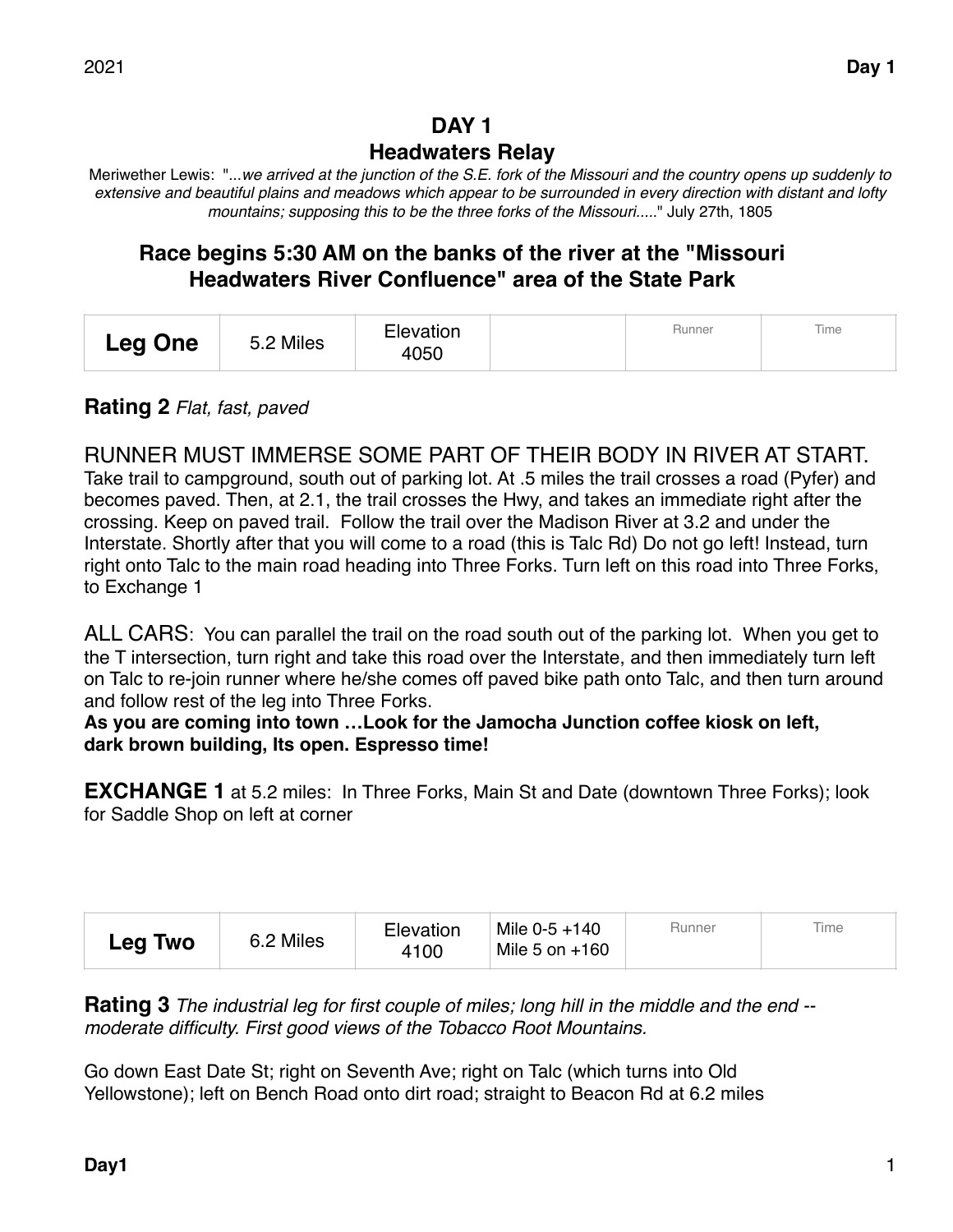## **EXCHANGE 2** Bench and Beacon intersection.

| Leg Three | 5.1 Miles | Elevation<br>4400 |  | <b>Hunner</b> | Time |
|-----------|-----------|-------------------|--|---------------|------|
|-----------|-----------|-------------------|--|---------------|------|

**Rating 2** *Big wheat fields; rolling hills, dirt, pavement* 

Go west on Beacon, right at 1st stop sign (2.9), leftish on pavement, second stop sign at 3.3; now on Old Yellowstone Trail; at 4.1 miles, take left fork onto gravel road (still Old Yellowstone Rd) -- **DO NOT** go right on fork to "Williams Bridge". Keep going until 5.1 at Breezeway road.

**EXCHANGE 3:** Breezeway and Old Yellowstone

# **SEE AUTO DETOUR #1**

| <b>Leg Four</b> | 5.8 Miles | Elevation<br>4270 | Gain 1000 ft | Hunner | Time |
|-----------------|-----------|-------------------|--------------|--------|------|
|-----------------|-----------|-------------------|--------------|--------|------|

**Rating 7** *Long, relentless uphill; gets steeper toward the end.* 

Stay on same road; keep right at fork at .8 miles (Old Yellowstone trail sign); keep going up the hill to very top, where you can start to see it descend.

**EXCHANGE 4:** crest of hill, at pull-over, rock piles on right

| <b>Leg Five</b> | 3.6 Miles | Elevation<br>5279 | Lose 400 | Runner | Time |
|-----------------|-----------|-------------------|----------|--------|------|
|-----------------|-----------|-------------------|----------|--------|------|

**Rating 1** *Long downhill; fast patches of rough rutted road. maybe large water puddles*

Stay on same road, at 2.8 curve right; curves around a few more times; to the highway

**EXCHANGE 5**: where dirt meets pavement (highway 287) at bottom of hill **SEE AUTO DETOUR #2**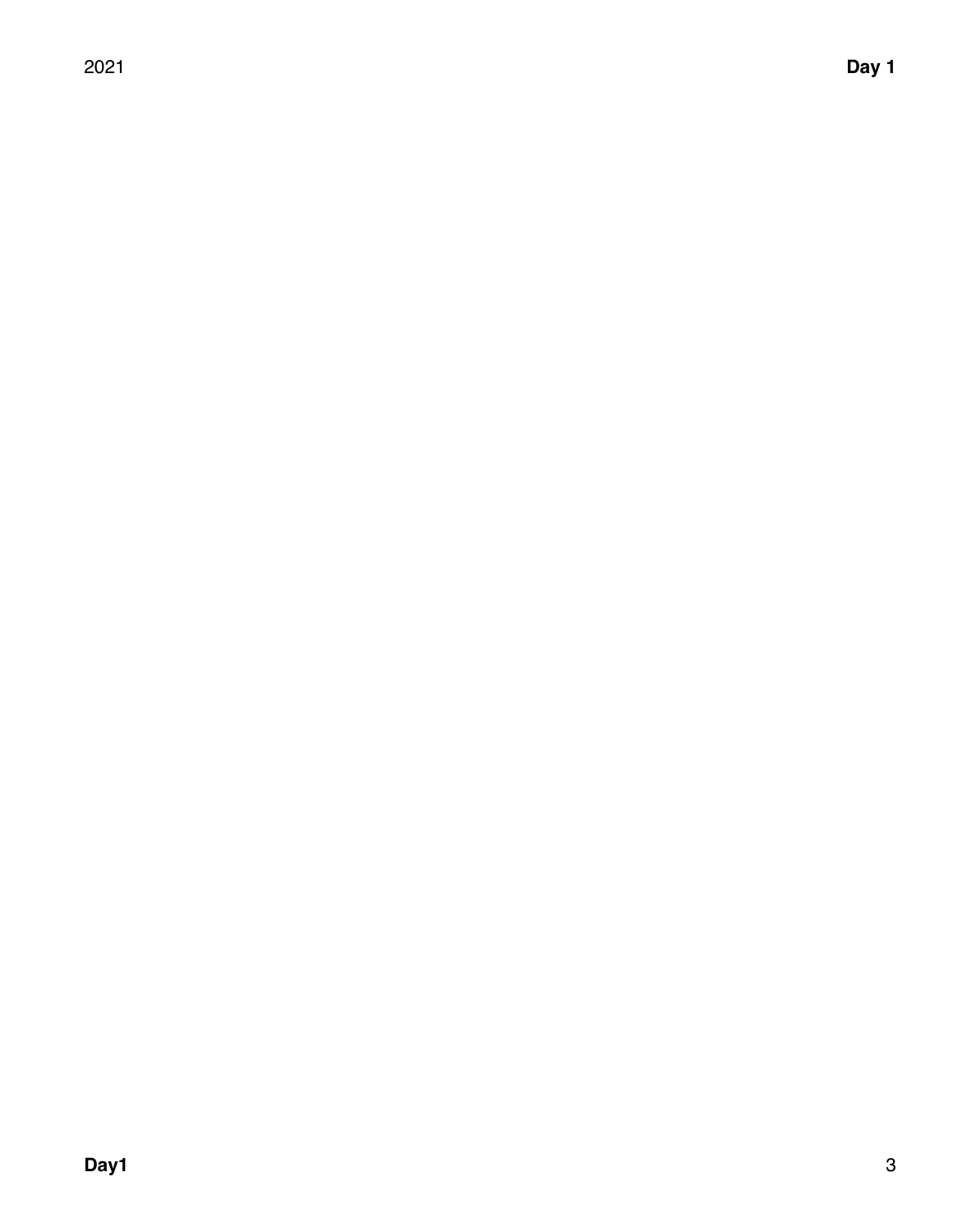| <b>Leg Six</b> | 4.8 Miles | Elevation<br>4940 | Gain 380 | Runner | Time |
|----------------|-----------|-------------------|----------|--------|------|
|----------------|-----------|-------------------|----------|--------|------|

**Rating 3** *some minor hills rolling…can be rutted in places.* 

Harrison is a good place to pick up snacks, pop, beer, ice at the **Wheat and Thistle store**. Turn left at the Town Haul Diner. WARNING: While on the highway in Harrison, do not speed.

Runner from Leg Five touches Leg Six runner, who is in a vehicle; drive straight south on highway 287 for 3.1 miles into the town of Harrison; turn right after sign with "Pony" and arrow pointing right; then, at .1 miles turn right onto Adkins Lane; this is where you let your runner out to start leg six. **Keep track of your drive time, as we will deduct it at end of day.** Runner proceeds on this road for the entire leg.

**EXCHANGE 6**: At 4.8, at the Y intersection; exchange at the Y

| <b>Leg Seven</b> | 5.4 Miles | Elevation<br>5320 | Gain 900 then<br>Lose 890 | Hunner | lme |
|------------------|-----------|-------------------|---------------------------|--------|-----|
|------------------|-----------|-------------------|---------------------------|--------|-----|

**Rating – Split 9/2** *A bit hilly and rolling; here come the Tobacco Root mountains. Big descent at end. Many speed bumps and Ruts.*

Go right at Y, turn left immediately on Carmichael Road. Continue straight; stay on same road; the road will crest around 2.8, shortly after homemade sign saying "county road" and then descend dramatically; after long downhill, run past Indiana Research Station to the bridge crossing river at 5.4

**EXCHANGE 7**: At 5.4, At bridge that crosses Boulder River

| <b>Leg Eight</b> | 3.3 Miles | Elevation<br>5310 | Gain 490 | Runner | Time |
|------------------|-----------|-------------------|----------|--------|------|
|------------------|-----------|-------------------|----------|--------|------|

**Rating 3** *gradual ascent all the way. Good views of June 2012 Pony fire. Caution: There may be trucks hauling on this road.* 

From the bridge, go straight for about 40 meters, and then turn left. Follow this to trailhead and exchange.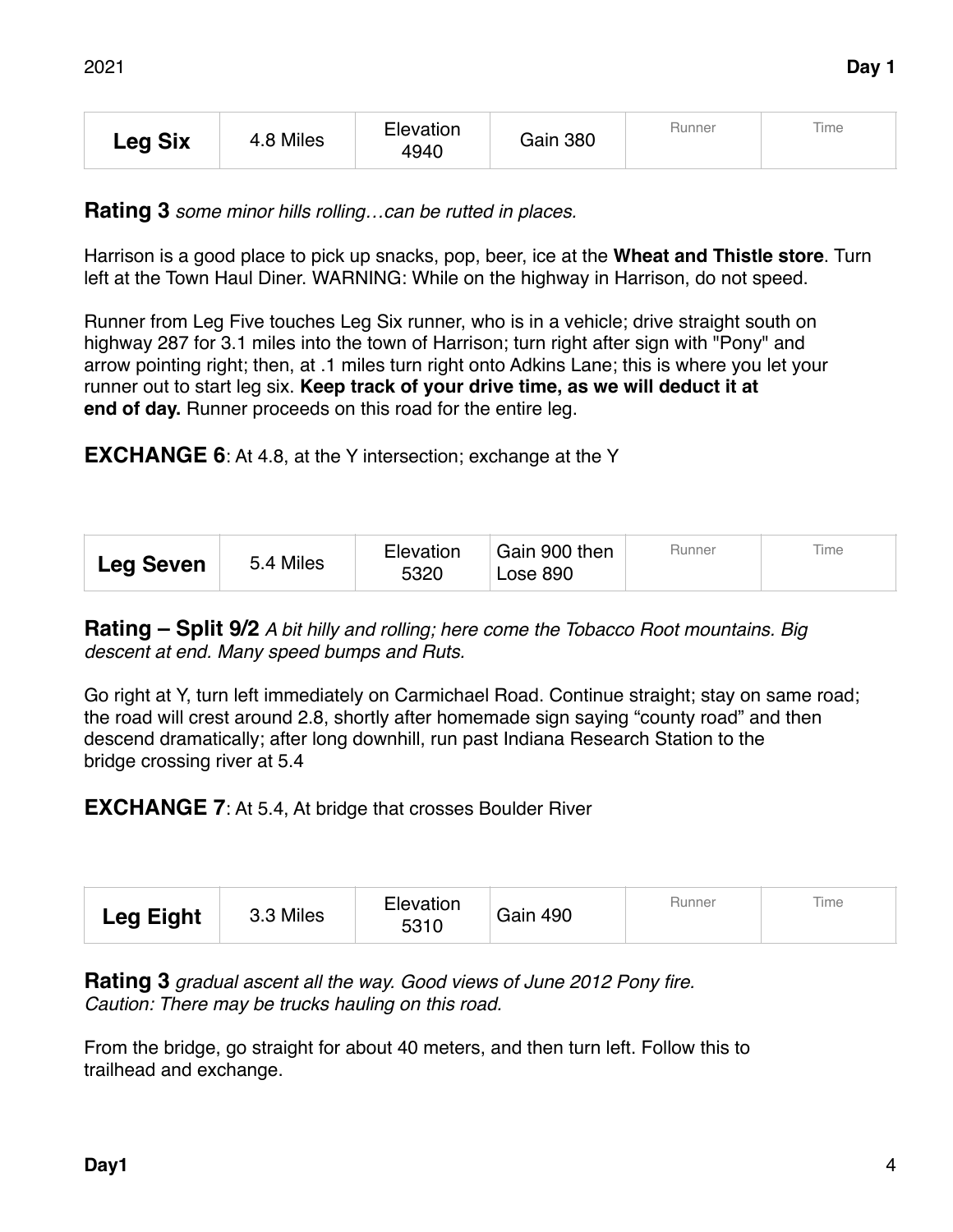**EXCHANGE 8**: At 3.3, vehicle turnout on left, and trailhead on right, reading "Mill Canyon Trailhead 7 1/2 miles".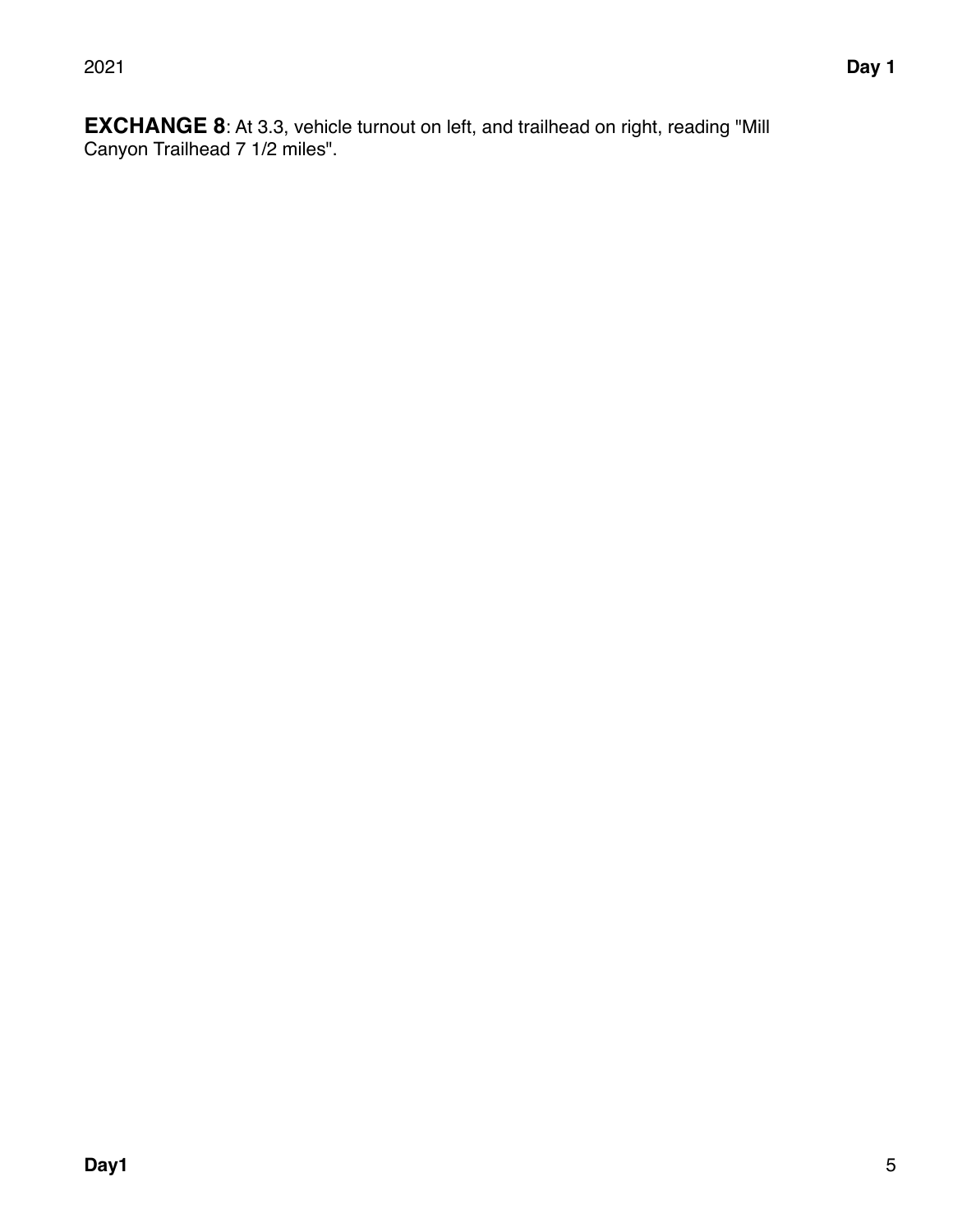# **SEE AUTO DETOUR #3**

**Ultra runner challenge leg. Leg 9 is a 9.8 mile kick in the ass. With a gain of 1940 ft but a huge loss of 2800.** 

| <b>Leg Nine</b> | 9.8 Miles | Elevation 5800<br>Highest point<br>7740 | Gain1940 then<br>Lose 2800 | Runner | Time |
|-----------------|-----------|-----------------------------------------|----------------------------|--------|------|
|-----------------|-----------|-----------------------------------------|----------------------------|--------|------|

**Rating 9** *Beautiful mountain single-track; creeks; etc. First half up; second half down.*

THE RUNNER ON THIS LEG MUST CARRY WATER WITH THEM. YOU MAY NEED EXTRA CLOTHING IF WEATHER THREATENS. NO MOUNTAIN BIKES. Please be careful. This is a rocky, steep trail, tricky footing. Take trail from trailhead; this is trail 89; there is a closed gate at mile 1 go through it and close it again; stay on trail the whole way; at crest of hill at about 3.5 miles, another trail will go left, with a sign "Curly lake trail"; do not go left here; continue straight down the other side of the mountain. The trail will turn into a very rough vehicle path, before joining up with the Forest Service road at the trail head; continue down the Forest Service road about 3.1 miles to the exchange pullout on left near a creek.

**EXCHANGE 9**: ONLY ONE CAR PER TEAM ALLOWED AT THIS EXCHANGE. At the pullout on right 1.2 mile from beginning of Mill Creek turn off.

| <b>Leg Ten</b> | 5.5 Miles | Elevation<br>4720 | Lose 470 then<br>Gain 100 | Hunner | Time |
|----------------|-----------|-------------------|---------------------------|--------|------|
|----------------|-----------|-------------------|---------------------------|--------|------|

**Rating 2** *Into the big valley now; wide-open running* 

Stay on Forest Service road to intersection with more main dirt road. Turn right (north); at 1.6 stay left; at 2.9 cross bridge and continue straight; turns into paved road; at 4, turn left immediately before white RR crossing sign, onto Bench road; continue to exchange at 5.6 miles.

**EXCHANGE 10**: At 5.6 dumpsters left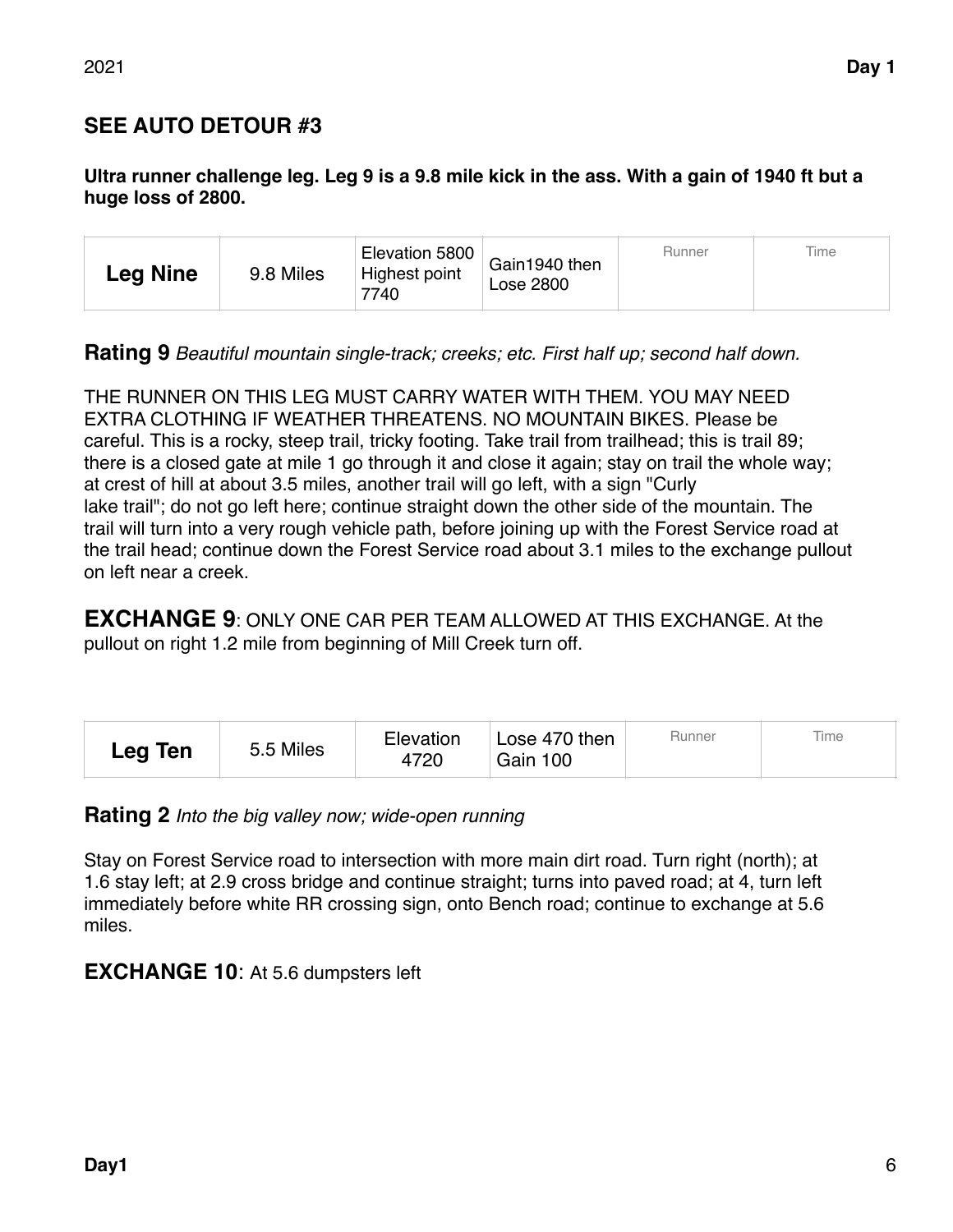| Leg Eleven | 3.6 Miles | Elevation<br>4570 | Lose 50 | Runner | Time |
|------------|-----------|-------------------|---------|--------|------|
|------------|-----------|-------------------|---------|--------|------|

**Rating 1** *Fast running here; should be heating up about now.* 

Stay on road at exchange point (the more main dirt road going west). Continue straight on Bench/ Waterloo road; to exchange at 3.6

**EXCHANGE 11:** at 3.6, Primrose Road coming in from right. RR tracks on right

| <b>Leg Twelve</b> | 6.8 Miles | Elevation<br>4520 | Gain 100 | Runner | l ime |
|-------------------|-----------|-------------------|----------|--------|-------|
|-------------------|-----------|-------------------|----------|--------|-------|

**Rating 1** *Flat and fast and hot (are you tired of this yet?)* 

**Miler's Revenge.** You can split this leg into one-mile sections, a different runner each mile. If you have less then 7 runners you can repeat runners. Continue on Bayers Lane; at 4.0, stay left, and at 5.6, stay left.

**EXCHANGE 12:** at 6.8 Junction of Bayers Lane and Bayers Cut Off Road

| Leg<br>Thirteen | <sup>ㄱ</sup> Miles<br>4.1 | Elevation<br>4620 | Gain 40 | Runner | Time |
|-----------------|---------------------------|-------------------|---------|--------|------|
|-----------------|---------------------------|-------------------|---------|--------|------|

#### **Rating 1** *Flat and fast, again*

Continue on same road Bayers Lane, at 3.5 turn right onto East 9th Av, cross RR track at 3.6 turn left on Main St in Twin Bridges; at 4.0 turn left on 3rd avenue (at Lost Cabin Bar); go east up 3rd avenue; to exchange point at Airport Rd – big main dirt road, about .6 miles from highway

**EXCHANGE 13:** Big main dirt road going right, .6 from highway (this is "Airport Road")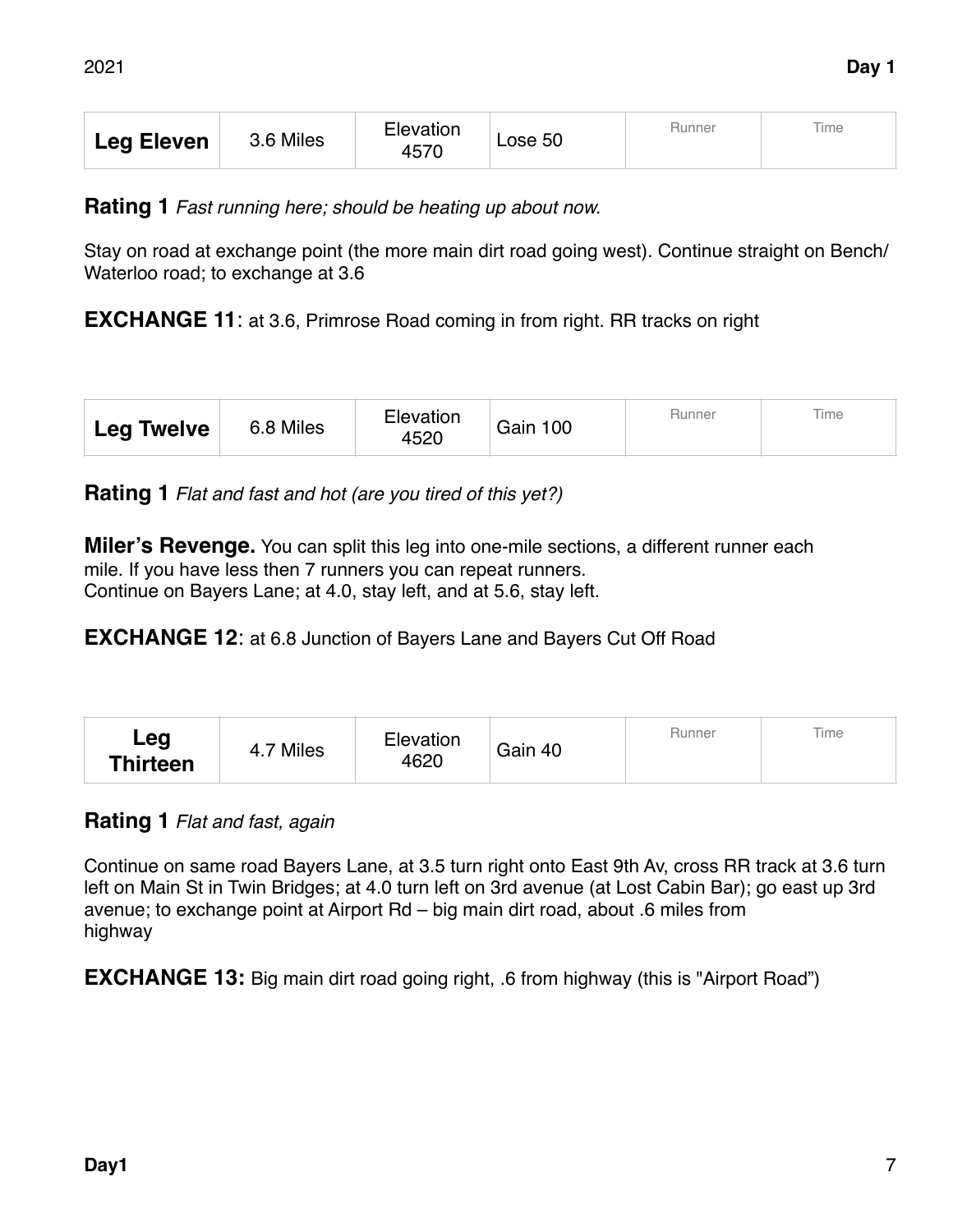| Leg<br><b>Fourteen</b> | 6 Miles | Elevation<br>4660 | Gain 100 | Runner | Time |
|------------------------|---------|-------------------|----------|--------|------|
|------------------------|---------|-------------------|----------|--------|------|

**Rating 3** *Flat, fast if you are…* 

**SPLIT LEG!** You can use two runners on this leg, any way you want.

South on Airport Road. When you hit Hwy 287 (at 1.7), go left, then immediate right (about 20 meters) onto Seyler Lane, which is paved; continue on this road, stay on pavement and go straight at 4 miles to exchange at 6 miles.

**EXCHANGE 14:** At 6 miles where "Silverbowl Ln" comes in from right, directly across from potato growing facilities.

| <b>Leg Fifteen</b> | 5.3 Miles | Elevation<br>4760 | Gain 110 | Hunner | Time |
|--------------------|-----------|-------------------|----------|--------|------|
|--------------------|-----------|-------------------|----------|--------|------|

**Rating 3** *Rolling with a little bunny hill at end.* 

Continue on Seyler Lane/ East Bench ( yes it has two names); at 1.7, switches back to gravel. Continue to exchange at 5.4 at Cutoff Road.

**EXCHANGE 15:** "CutOff Road" entering from left at 5.4, look for the Yield sign (black mailbox on left about 5 meters ahead)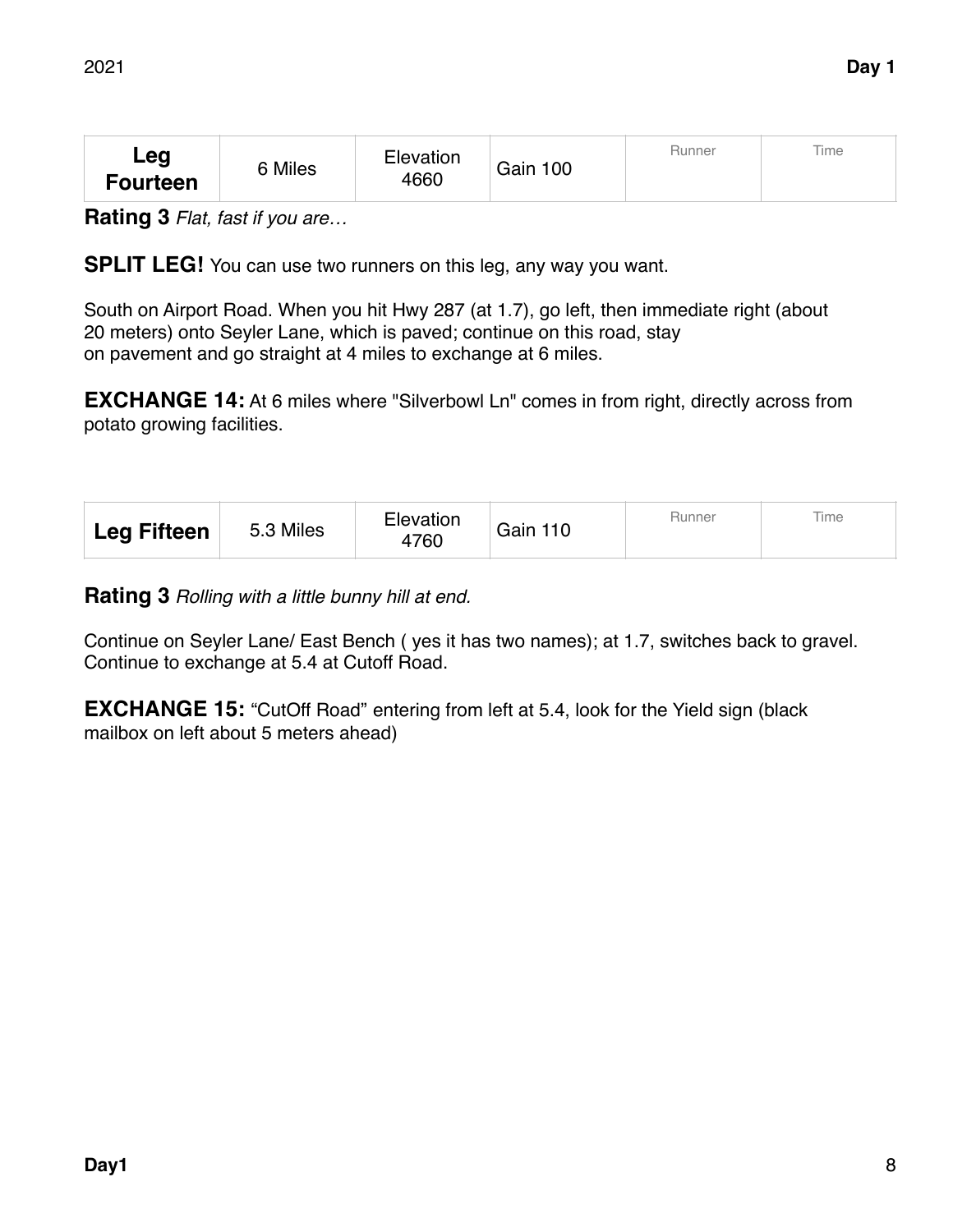| Leg sixteen | 3.1 Miles | Elevation<br>4870 | $\textcolor{blue}{\mathsf{Lose}}$ 20 | Runner | Time |
|-------------|-----------|-------------------|--------------------------------------|--------|------|
|-------------|-----------|-------------------|--------------------------------------|--------|------|

**Rating 1** *Full tilt boogie on this one! If only Lewis and Clark had your legs…* 

Glory Leg. Stay on this road all the way to highway 41, right below Beaverhead Rock and the Beaverhead River.

**This is also the BEER Leg. (Under 21? ROOT BEER leg for you)** 

**Grab a brew from the cooler on the side of the road at about 2.5 miles into the leg. We promise you cheap beer. You must drink it while running and have it finished before the end of leg. You will be awarded with a 2-minute time deduction for the day if you can keep it down until after crossing the day one finish line.** 

**DAY 1 FINISH:** Immediately before Highway 41, where the dirt becomes pavement and Beaverhead rock looms directly above you.

Welcome to Beaverhead Rock:

Note Meriwether Lewis' comments in the Journals: "*The Indian woman recognized the point of a high plain to our right which she informed us was not very distant from the summer retreat of her nation on a river beyond the mountains which runs to the West. This hill she says her nation calls the beaver's head from a conceived resemblances of its figure to the head of that animal."*

## **ENDING ELEVATION: 4850 DAY 1 MILEAGE: 79.3**

#### **GETTING TO BARRETT'S CAMPGROUND, from Day 1 finish.**

Go south on highway 41 to Dillon. Get on the Interstate and head south to exit 56. After taking the exit, turn left and go under the interstate, then take an immediate right. Barrett's campground is a short distance ahead on your left.

## **End of Day 1**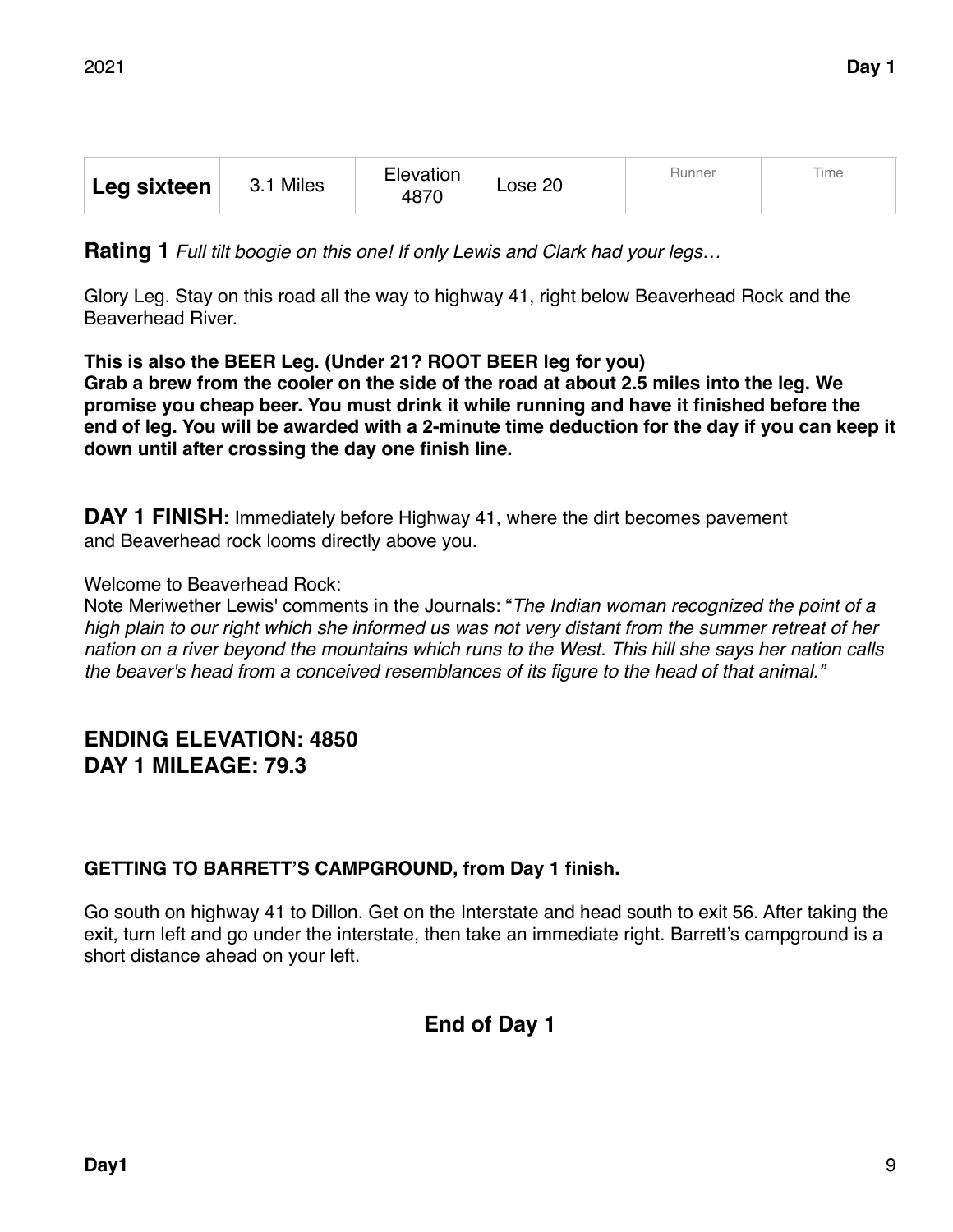## **DAY 2 Headwaters Relay**

Meriwether Lewis: "The musquetoes very troublesome this evening...", August 9, 1805

## **Staggered starting times, depending on your team's Day1 finishing time.**

**SEE AUTO DETOUR 4. Only one vehicle allowed to follow runner on legs one and two. All other vehicles go to exchange two via Detour.**

**Optional 2nd BEER LEG. Grab a brew (or root beer if under 21) from the cooler at the start. To get a 2 minute time deduction for the day, you must drink it within the first 400 yards. Please throw your can in the provided garbage container at 400 yards and then proceed on to finish your leg.** 

**Rating 3** *moderate hills, steady climb; no more flat #@\*#!* 

**Start at finish of day 1** Backtrack, then go right on Walsh Road at .5 mile at Walsh Ranch sign, as if you're going through Walsh Ranch; (Throw your can away here) **Take road to RIGHT** at fork at 2.8 miles, cross cattle guard, then proceed straight until 5.7

**EXCHANGE 1:** at 5.7 straight on main road, past irrigation ditch, and big intersection.

| <b>Leg Two</b> | 4.5 Miles | Elevation<br>5240 | Gain 480 then<br><b>Lose 230</b> | ⊰unner | Time |
|----------------|-----------|-------------------|----------------------------------|--------|------|
|----------------|-----------|-------------------|----------------------------------|--------|------|

**Rating 5** *A long uphill, and brief downhill at end.* 

Turn right immediately **AFTER** irrigation ditch, then keep going. The road will veer left toward Ruby mountains. At cattle guard at 2.0, keep right on the lesser traveled road. This will dirt two track will crest at 3.9, then descend sharply for last half mile. Turn right at first fork as you come down the hill and hit the main road at 4.6

**EXCHANGE 2:** at 4.6, bottom of the hill, where road joins larger dirt road (Stone Creek Rd)

**There are Porta potties at this exchange.**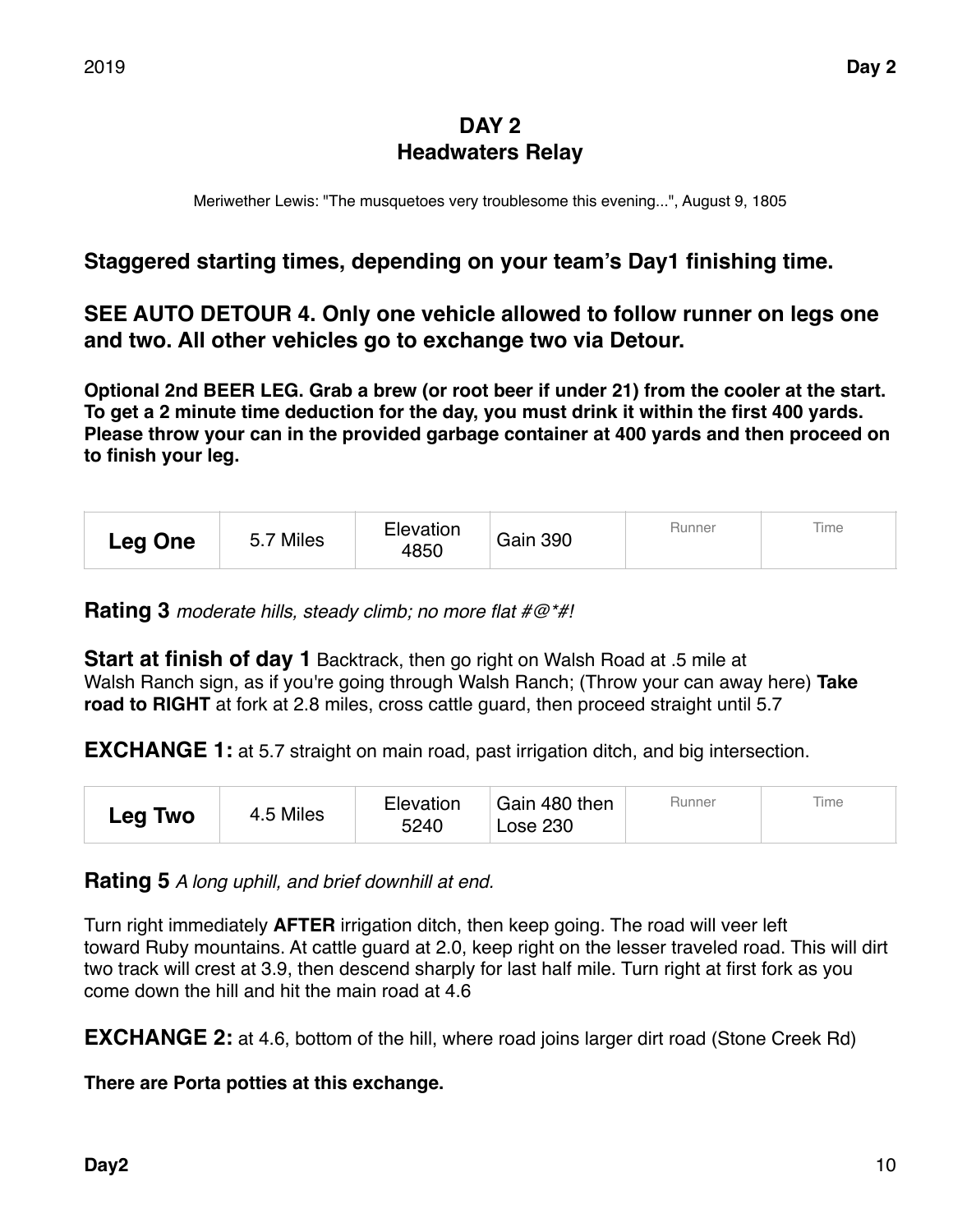| <b>Leg Three</b> | 5.2 Miles | Elevation<br>5490 | Gain 720 | Runner | Time |
|------------------|-----------|-------------------|----------|--------|------|
|------------------|-----------|-------------------|----------|--------|------|

**Rating 6** *Gradual rise the whole way; moderately difficult* 

Up Stone Creek Road to exchange point at 5.2

**EXCHANGE 3:** Little side road on right that crosses creek into a small meadow

# INTENTIONAL SPACE LEFT FOR Writing NOTES, THOUGHTS, AND / OR ODES TO THE RACE DIRECTORS.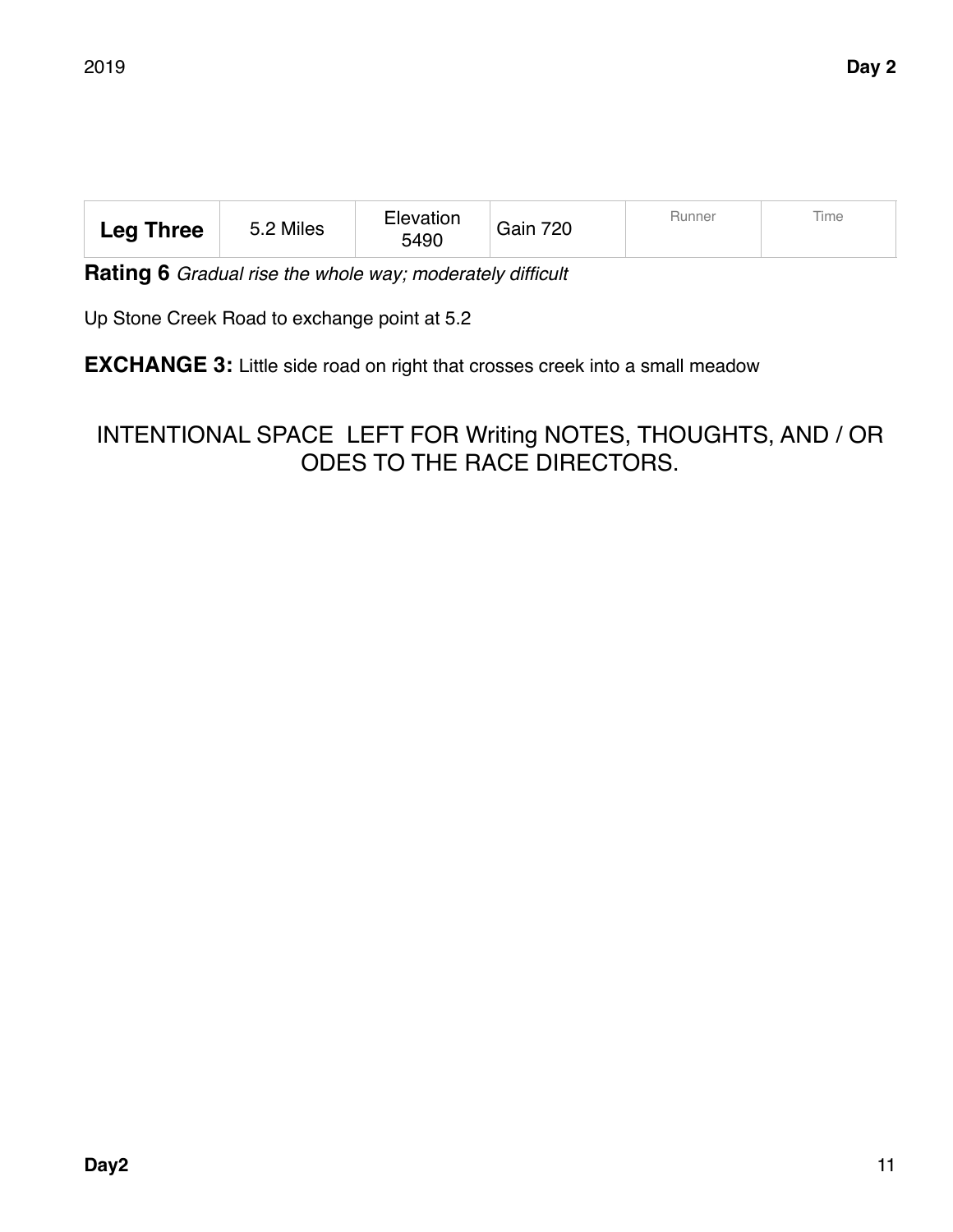| <b>Leg Four</b> | 3.4 Miles | Elevation<br>6210 | <b>Gain 1030</b> | Hunner | Time |
|-----------------|-----------|-------------------|------------------|--------|------|
|-----------------|-----------|-------------------|------------------|--------|------|

**Rating 9** *VERY tough climb with 11% grade* 

Continue up road in ever-thinner air to exchange.

**EXCHANGE 4:** At the Talc mine at **3.4 miles** near the "Treasure Mine Office and shop" sign on the right.

| Time<br>Elevation<br>Runner<br><b>Gain 710</b><br>2.4 Miles<br><b>Leg Five</b><br>7240 |  |
|----------------------------------------------------------------------------------------|--|
|----------------------------------------------------------------------------------------|--|

**Rating 8** *Tough climb continues to the pass.* 

Follow road to summit; near the top at 2 miles (a false summit), road splits; stay right; then .4 miles to true summit and the exchange at 7950 feet above sea level.

**EXCHANGE 5:** At summit at pullout on left; you'll know 'cause the road descends quickly to the right. Limited parking. **Please move on quickly to avoid traffic jam.**

| <b>Leg Six</b> | 6.8 Miles | Elevation<br>7950 | <b>Lose 1980</b> | Runner | Time |
|----------------|-----------|-------------------|------------------|--------|------|
|----------------|-----------|-------------------|------------------|--------|------|

**Rating 2** *Serious downhill. Quad buster…* 

Descend, keep to the left; follow the main road downhill to exchange point.. **please move on quickly to avoid traffic jam. Watch for runners and other teams as later starting teams will be starting to catch earlier starting teams.**

**EXCHANGE 6:** Big cattle truck turn around, with chute and corral and small creek

| <b>Leg Seven</b> | 4.4 Miles | Elevation<br>5970 | <b>Lose 530</b> | ⊀unner | <i>ime</i> |
|------------------|-----------|-------------------|-----------------|--------|------------|
|------------------|-----------|-------------------|-----------------|--------|------------|

**Rating 1** *Moderate downhill.* 

Keep descending. Keep right at 3.8 miles to exchange point

**EXCHANGE 7:** At the T intersection with Upper Ruby Rd; a more major paved road.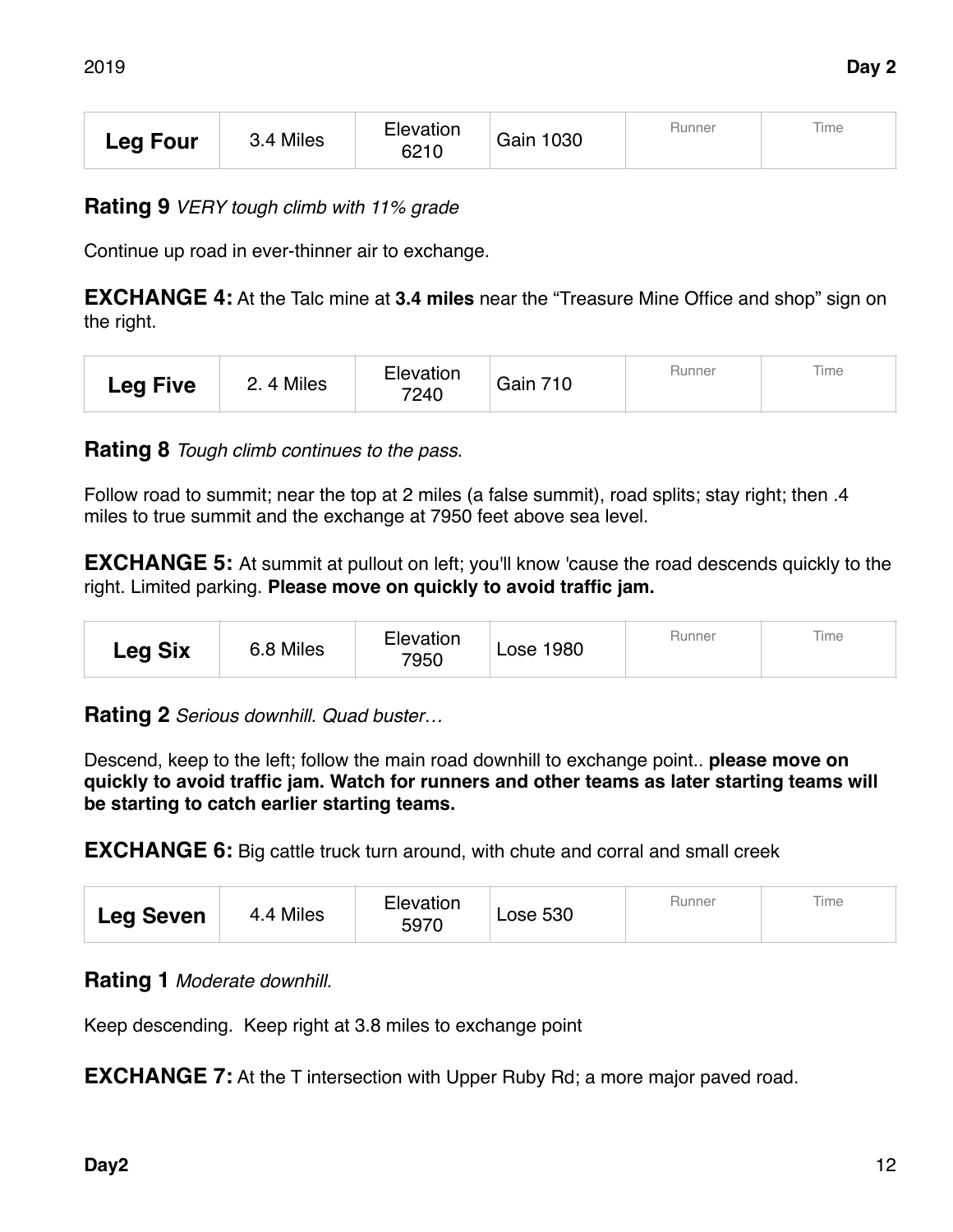| <b>Leg Eight</b> | 5.8 Miles | Elevation<br>5440 | <b>Lose 120</b> | Hunner | Time |
|------------------|-----------|-------------------|-----------------|--------|------|
|------------------|-----------|-------------------|-----------------|--------|------|

**Rating 2** *Paved road along the reservoir. Wouldn't a dip be nice right about now?* 

Go north (left) on upper ruby road all the way past the reservoir, to "Vigilante fishing access" sign and turn-out on left at 5.8 miles.

**EXCHANGE 8:** At "Vigilante Fishing Access" sign on left; turn-out, parking and restrooms here.

## **SEE AUTO DETOUR #6 (There is no detour #5 this year):** ONLY ONE AUTO PER TEAM ALLOWED TO **EXCHANGES** 9 AND 10. ALL OTHER VEHICLES USE AUTO DETOUR #6 FROM LEG NINE TO EXCHANGE 11.

| <b>Leg Nine</b> | 3.4 Miles | Elevation<br>5320 | <b>Gain 250</b> | Hunner | Time |
|-----------------|-----------|-------------------|-----------------|--------|------|
|-----------------|-----------|-------------------|-----------------|--------|------|

#### **Rating 4** *Steady uphill; moderately difficult*

Continue north on Ruby road; then turn right on Anderson Lane at .4 (a little ways before stone house on right). Go right again at 1.7 onto Williams Cr road veering up to the right to exchange point.

**EXCHANGE 9:** at two track on left after Metal cattle guard at 3.4; telephone box on left

| <b>Leg Ten</b> | 3.3 Miles | Elevation<br>5570 | <b>Gain 1130</b> | ⊰unner | Time |
|----------------|-----------|-------------------|------------------|--------|------|
|----------------|-----------|-------------------|------------------|--------|------|

**Rating 8** *First two miles gradual uphill; last half very steep.* 

Continue on same road. At 2.8 fork, stay left to exchange point.

**EXCHANGE 10:** At 3.3, metal phone box on right; road turns sharply to left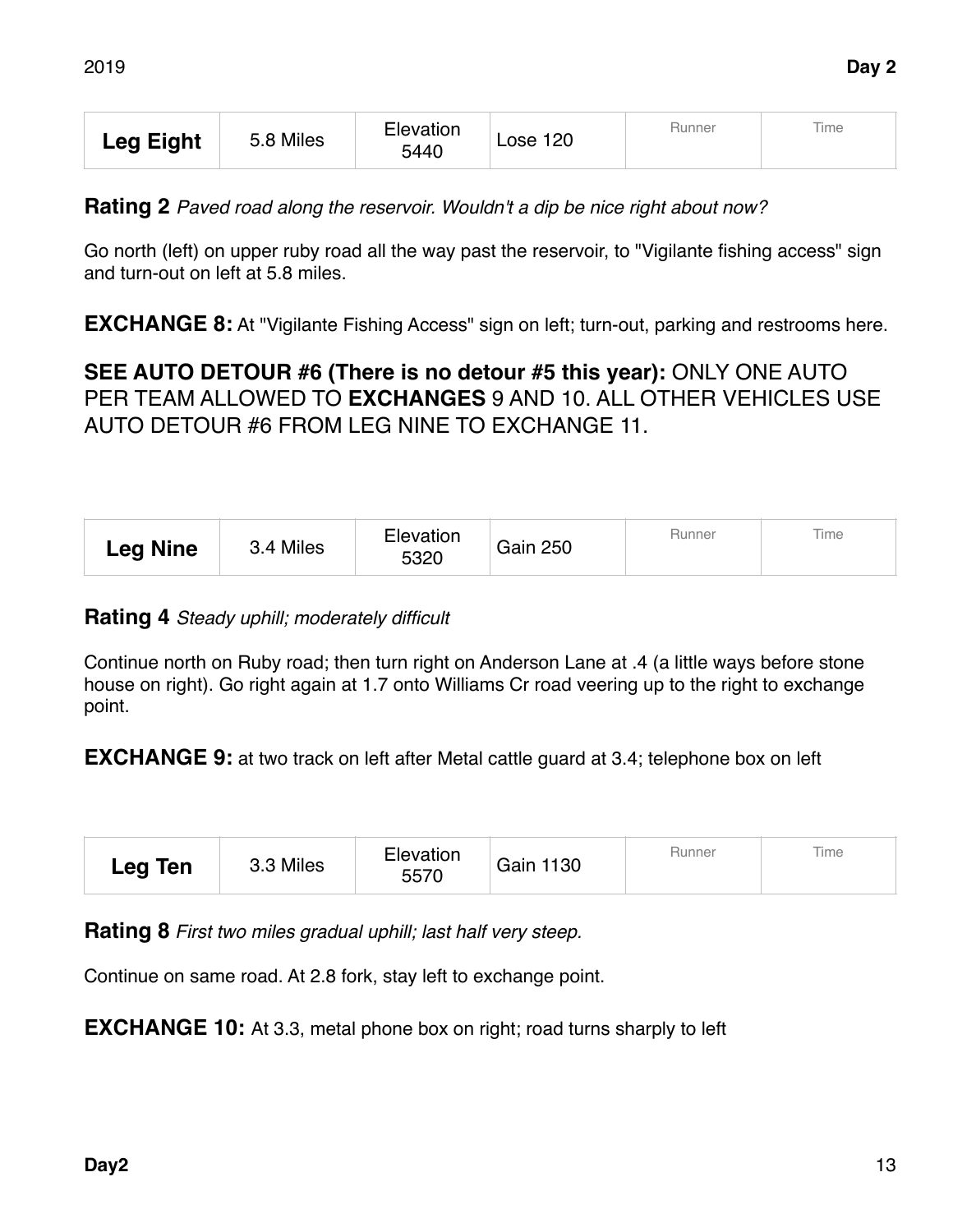| <b>Leg Eleven</b> | 4.6 Miles | Elevation<br>6700 | Gain 100 then<br>Lose 1220 | <b>Hunner</b> | Time |
|-------------------|-----------|-------------------|----------------------------|---------------|------|
|-------------------|-----------|-------------------|----------------------------|---------------|------|

#### **Rating – Split 6/2** *Great Descent; awesome leg*

Continue on same road; will veer to left for a while; gains to crest at mile one at 6800 ft, then long steep descent into Nevada City; turn right onto Hwy 287 to exchange.

**EXCHANGE 11:** In Nevada City, at the Nevada City Engine house by old railway cars on right.

| <b>Leg Twelve</b> | 2.2 Miles | Elevation<br>5610 | <b>Gain 390</b> | ⊰unner | Time |
|-------------------|-----------|-------------------|-----------------|--------|------|
|-------------------|-----------|-------------------|-----------------|--------|------|

## **Rating 7** *Long, steady uphill, paved; watch for cars;*

Continue on Hwy 287 east. A steady climb on pavement. You will enter Virginia City, crowded with tourists. Keep going all the way through town past the court house to the Virginia City Fire Dept on the right, a **grey building** . Immediately turn right after Fire House, go up the steep dirt road. To the top, go left, then right at the fork to the Sign that says Vigilante Trail entrance This is exchange #12

**EXCHANGE 12:** At the yellow cattle quard. Vigilante Trail.

#### *No vehicles allowed on Leg 13*

For the one car going to exchange #13: High Clearance All Wheel drive. Take your Leg 14 Runner with you. SEE AUTO DETOUR #7:

All other cars SEE AUTO DETOUR #8:you are going to Exchange 14 take. Leg 15 runner with you.

| Leg thirteen | 4.8 Miles | Elevation<br>6000 | <b>Gain 1190</b> | Runner | Time |
|--------------|-----------|-------------------|------------------|--------|------|
|--------------|-----------|-------------------|------------------|--------|------|

**Rating 7** *Moderate to difficult two-track in the woods. Rolling the first two miles then steady up. No vehicles allowed.*

Follow the Vigilante Trail two track all the way until you come to a small lake where the Madison Range first comes into view and a dirt road comes down sharply from the left.

#### **EXCHANGE 13:** Small lake, where the two roads meet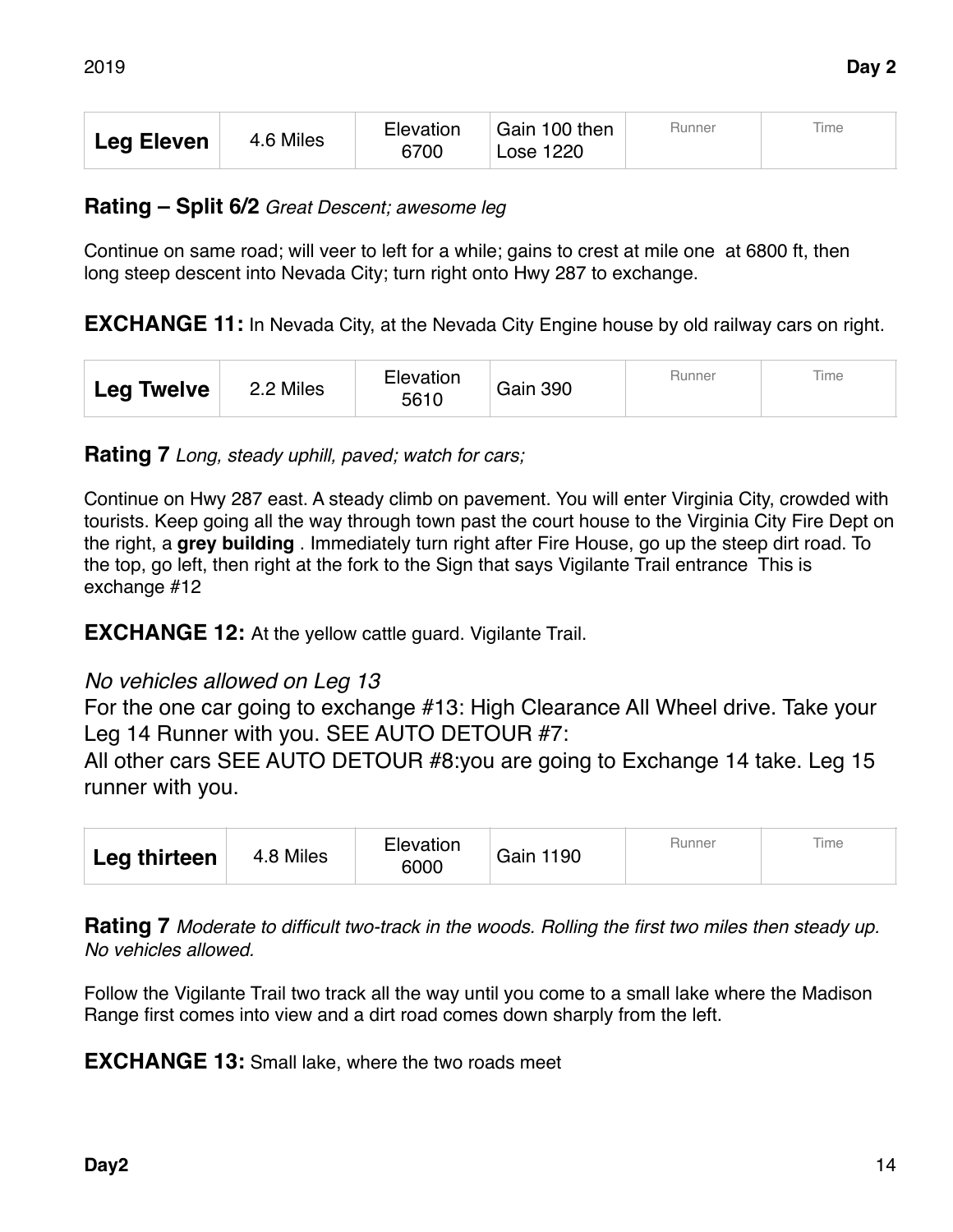| Leg fourteen | 5.1 Miles | Elevation<br>7190 | <b>Lose 1570</b> | Hunner | <b>Time</b> |
|--------------|-----------|-------------------|------------------|--------|-------------|
|--------------|-----------|-------------------|------------------|--------|-------------|

**Rating 2** *What a leg. View of the Madison Valley to die for.* 

Keep going down on this road (NOT back up where the car comes from); at 4.0, turn left on Holly Creek Trail, to exchange point at 5.1

**EXCHANGE 14:** 4-way intersection at 5.1 miles.

| <b>Leg Fifteen</b> | 3.4 Miles | Elevation<br>5620 | <b>Lose 430</b> | ⊣unner | Time |
|--------------------|-----------|-------------------|-----------------|--------|------|
|--------------------|-----------|-------------------|-----------------|--------|------|

**Rating 1** *Glory Leg; downhill first and then flat and fast.*

Take sharp left at intersection; keep right at .1, and keep right again at 1.0. Turn right on Gravelly Range Road at bottom of hill at 1.7 (a more major paved road paralleling the river). At 3.0 go straight and descend to cross two bridges over the Madison River. **Immediately after 2nd bridge, turn right into Varney Bridge campground and day 2 finish.** 

ENDING ELEVATION DAY 2: 5190 DAY 2 MILEAGE: 67

## **END OF DAY 2**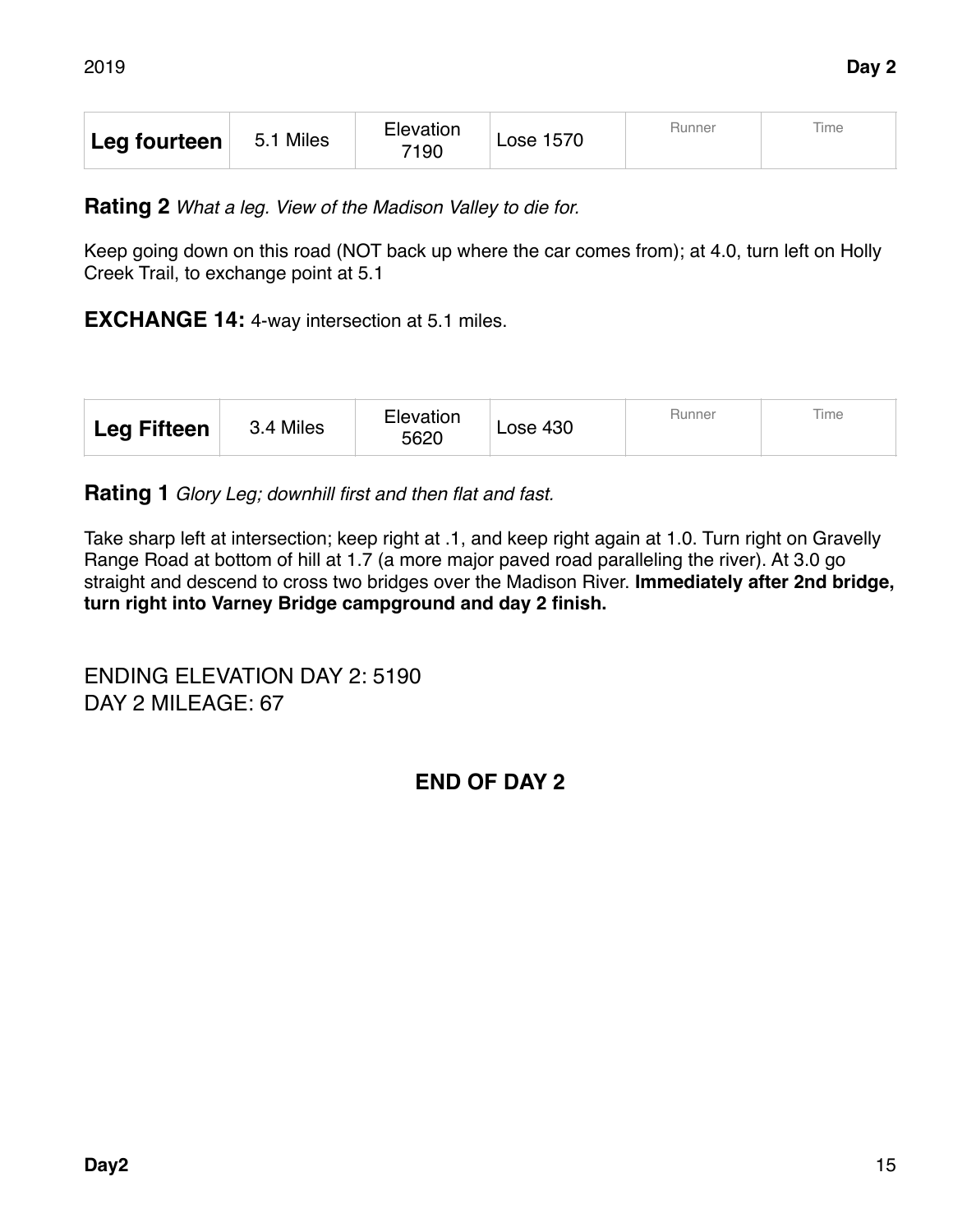# **DAY 3 Headwaters Relay**

Meriwether Lewis: "We set out at an early hour and proceeded on.... but the men in a continual state of their utmost exertion to get on and they begin to weaken fast from this continual state of violent exertion...." July 27, 1805

## **Staggered starting times, depending on your team's Day 2 finishing time.**

**VEHICLES DRIVE TO DAY 3 START FROM DAY 2 FINISH.** Drive back across bridges and turn left back onto Gravelly Range road. At fish hatchery road, keep going straight. At approximately 1.7 take the right toward Forest Boundary to fork in road at 3.5 and sign on right saying "Bar 7 ranch HQ". This is the start.

#### **ONLY ONE CAR PER TEAM AT START. OTHERS GO AHEAD TO FURTHER EXCHANGES.**

| <b>Leg One</b> | 2.5 Miles | Elevation<br>5650 | 710<br>Gain. | Runner | Time |
|----------------|-----------|-------------------|--------------|--------|------|
|----------------|-----------|-------------------|--------------|--------|------|

**Rating – Split 9/1** *Big Hills; relentless; gain 80 first .5 mile gain 700 next 1.5 mile lose 80 last .5 mile, 7-13% grade* 

Follow left fork up ("Forest Boundary sign) right at .5; go up, then down, to 2.5

#### **EXCHANGE 1:** at bottom of curve at culvert

**Rating 9** *Kick-butt hills; getting high fast; look behind at Madison Range; 8-10 % grade*  Keep going straight, up to "Beaverhead-Dearlodge NF " sign on right (big wood sign)

**EXCHANGE 2:** at the "Beaverhead-Dearlodge" sign

| <b>Leg Three</b> | 3.2 Miles | Elevation<br>7300 | Gain 460 | Runner | Time |
|------------------|-----------|-------------------|----------|--------|------|
|------------------|-----------|-------------------|----------|--------|------|

**Rating 5** *Up and down most of the way.* 

Stay on road and stop at cattle guard at 3.2

#### **EXCHANGE 3** at cattle guard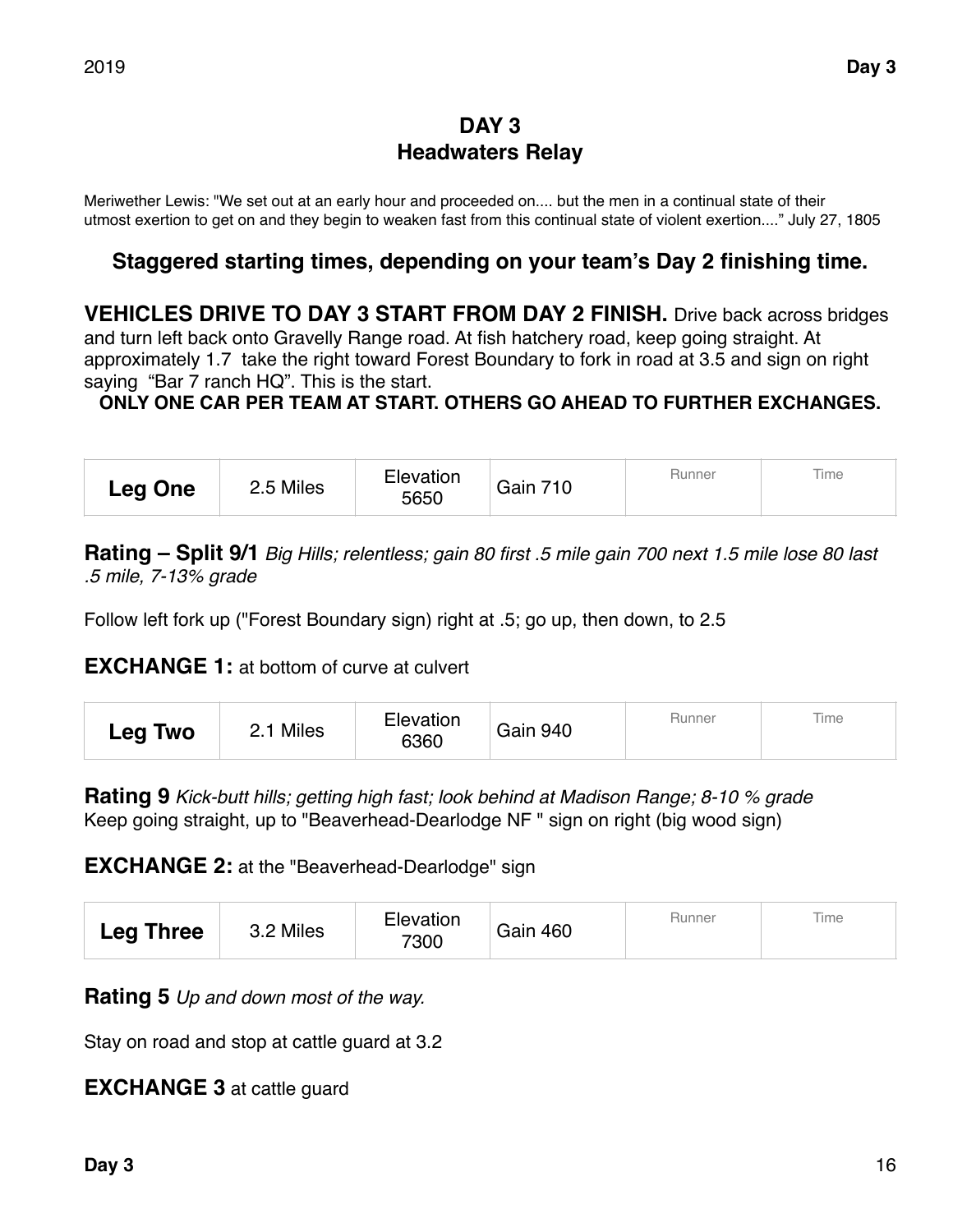| <b>Leg Four</b> | 2.1 Miles | Elevation<br>7760 | Gain 470 | Hunner | Time |
|-----------------|-----------|-------------------|----------|--------|------|
|-----------------|-----------|-------------------|----------|--------|------|

**Rating 4** *Moderate rolling hills, gradual gain.* 

Keep going to Gravelly Range Road at T intersection (look for "Black Butte Cabin 20" sign at T)

### **EXCHANGE 4:** At the T intersection

| <b>Leg Five</b> | 4.4 Miles | Elevation<br>8230 | <b>Gain 210</b> | Hunner | Time |
|-----------------|-----------|-------------------|-----------------|--------|------|
|-----------------|-----------|-------------------|-----------------|--------|------|

**Rating 5** *Rolling hills, beautiful country ---first 1.5 miles gain 360, 1.5-2.8 lose 220, 2.8- 3.4 lose 30, 3.4-4 gain 160, 4-4.4 lose 60; up to a 10% grade* 

Go left at T and stay on this road through forest, to 4.4 and "Jct Centennial-Divide Road no. 100", among other signs

**EXCHANGE 5:** At the intersection and "Jct Centennial-Divide Road no. 100" sign

| <b>Leg Six</b> | 3 Miles | Elevation<br>8540 | Lose 60 | ⊰unner | Time |
|----------------|---------|-------------------|---------|--------|------|
|----------------|---------|-------------------|---------|--------|------|

**Rating – split 7/3** *Great road; air is thin; First .8 mile gain 270, rest lose 330; 9%grade* 

Stay on same road going straight to Clover Meadows Camping and rest area on left.

**EXCHANGE 6:** Clover Meadows camping and rest area

| <b>Leg Seven</b> | 3.8 Miles | Elevation<br>8480 | Lose 490 | Hunner | Time |
|------------------|-----------|-------------------|----------|--------|------|
|------------------|-----------|-------------------|----------|--------|------|

**Rating – Split 2/9/4** *Some good hills, up and down. First mile gain 60, 1-2.5 miles gain 590, 2.5-3.8 miles lose 160; 8.5-11.5% grade* 

Stay on road, to "South Fork Warm Springs Creek" wood sign on left. Sign is now gone. Look for two wooden post at end of screaming downhill….

**EXCHANGE 7:** Bottom of downhill.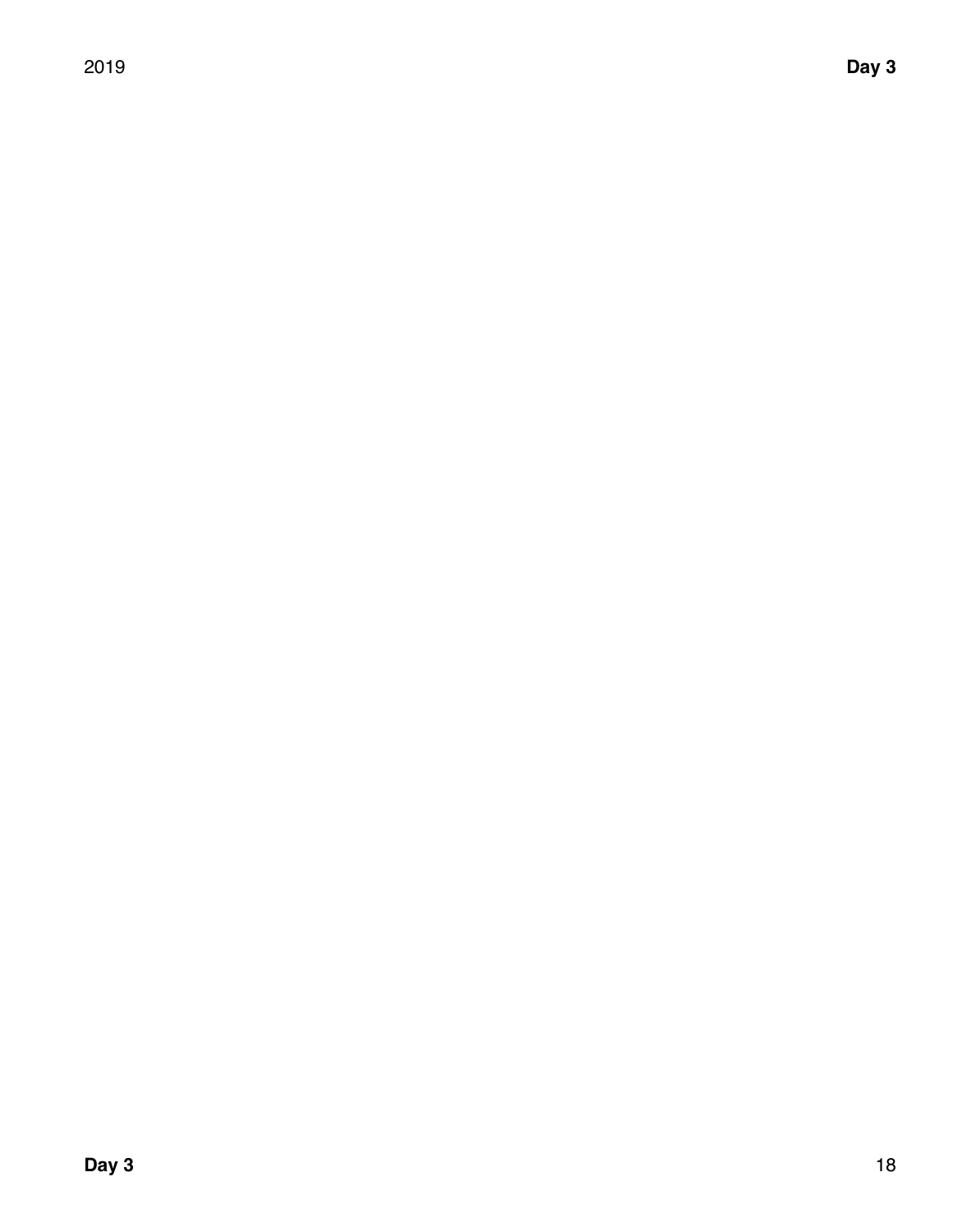| <b>Leg Eight</b> | 4.6 Miles | Elevation<br>8970 | Gain 620 | <b>Hunner</b> | Time |
|------------------|-----------|-------------------|----------|---------------|------|
|------------------|-----------|-------------------|----------|---------------|------|

**Rating – Split 8/3/6** *Rolling hills; some serious climbs. Highest elevation of relay at 9587. 0-1.4 miles gain 470, 1.4-2.7 mile lose 70, 2.7-4.5 mile gain 220; 7% grade* 

Stay on road to "Monument Ridge 9587 ft" sign on right

## **EXCHANGE 8:** At Monument Ridge sign

| <b>Leg Nine</b> | 3.6 Miles | Elevation<br>9590 | <b>Lose 280</b> | {unner | Time |
|-----------------|-----------|-------------------|-----------------|--------|------|
|-----------------|-----------|-------------------|-----------------|--------|------|

**Rating – Split 2/7** *Rolling at first, then steady uphill; check out Black Butte on the right. 0- 2.4 miles lose 620, 2.4-3.5 gain 340* 

Stay on road; at 1.1, stay right (following road 290); at 2.4, stay right (still on rd 290), to Black Butte Mountain Elevation 10,546" sign on right

**EXCHANGE 9:** "Black Butte Mountain" sign

| Leg Ten | 5.5 Miles | Elevation<br>9310 | <b>Lose 240</b> | <b>Runner</b> | Time |
|---------|-----------|-------------------|-----------------|---------------|------|
|---------|-----------|-------------------|-----------------|---------------|------|

**Rating 7** *Long downhill, then long uphill; dips and turns.*

Stay on same road to 5.5 miles.

**EXCHANGE 10:** Where road #290P comes in from right

| <b>Leg Eleven</b> | 2.1 Miles | Elevation<br>9070 | <b>Gain 330</b> | Runner | Time |
|-------------------|-----------|-------------------|-----------------|--------|------|
|-------------------|-----------|-------------------|-----------------|--------|------|

**Rating 5** *First 1.5 miles uphill; them moderate and rolling* 

Keep going on same road, (Not #290) to "Entering Wheeled Motorized…" sign on left.

**EXCHANGE 11:** At "Entering Wheeled Motorized…" sign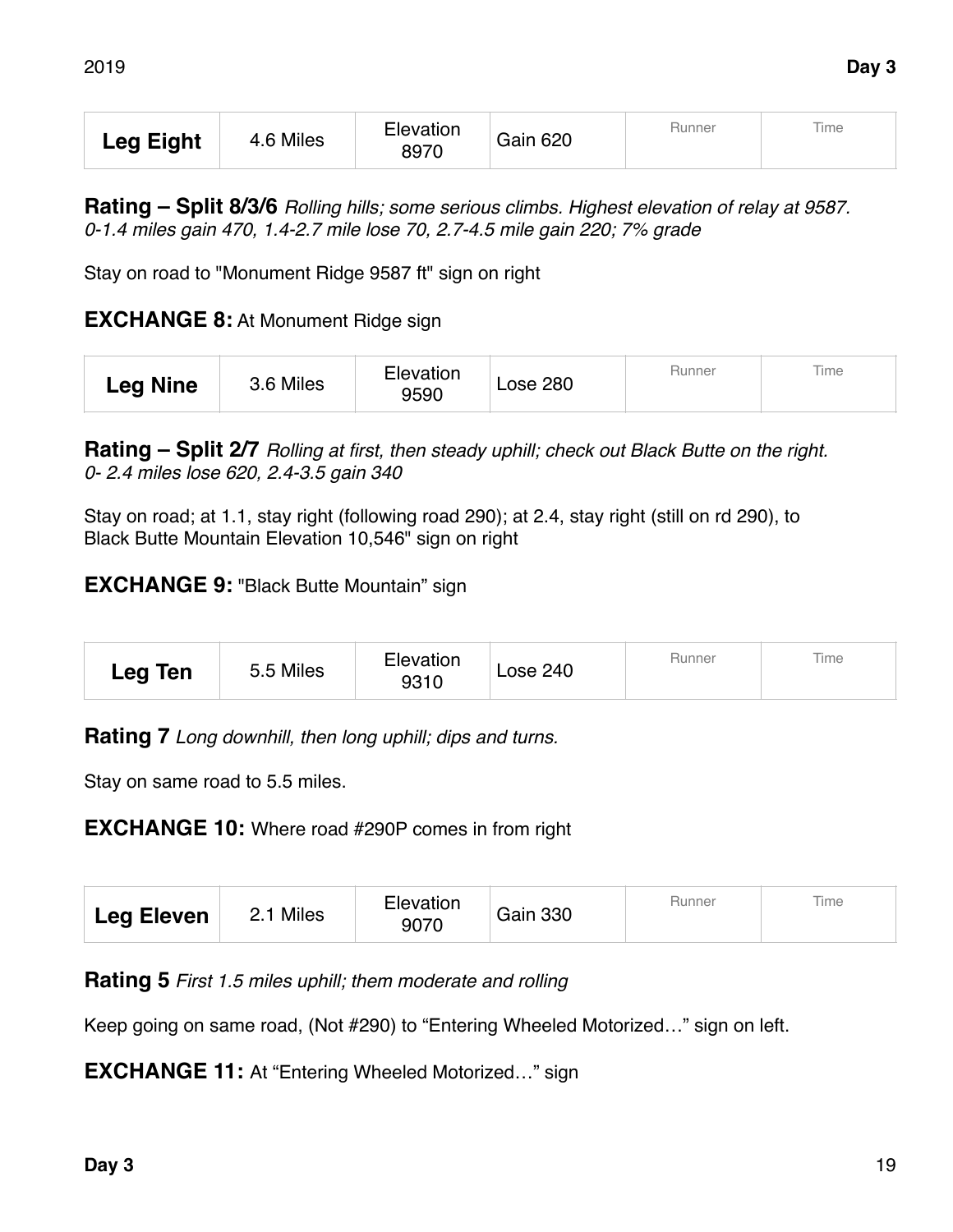| Leg Twelve | 4.8 Miles | Elevation<br>9400 | Lose 1530 | Hunner | Time |
|------------|-----------|-------------------|-----------|--------|------|
|------------|-----------|-------------------|-----------|--------|------|

**Rating 2** *Long downhill; exiting the Gravelly range -12% grade* 

Stay on road; at 1.6, take the right onto road 290 to exchange point

**EXCHANGE 12:** Where two-track goes off to left, right after metal sign on right reading "Forest boundary 9, Eureka Basin"

SEE AUTO DETOUR #9

ONLY ONE AUTO ALLOWED FROM EXCHANGE 12 TO EXCHANGE 14; **MUST BE HIGH CLEARANCE:** You will have to carry one runner to exchange 13 **VERY ROUGH TWO TRACK** may want to consider having one runner run both legs 13 and 14 and then drive around.

| Leg thirteen | 3.5 Miles | Elevation<br>7870 | Lose 150 | Runner | Time |
|--------------|-----------|-------------------|----------|--------|------|
|--------------|-----------|-------------------|----------|--------|------|

**Rating 2** *up and down; rough two-track.* 

Take two track on left heading south (sign on right reading "Designated route open..."; to two water tower structures on right just over top of hill (surrounded by a wood fence), about 70 yards from the road, at 3.5

**EXCHANGE 13:** At the water tower structures just over top of hill on the right

| Leg fourteen | 5.3 Miles | Elevation<br>7720 | Lose 980 | Hunner | Time |
|--------------|-----------|-------------------|----------|--------|------|
|--------------|-----------|-------------------|----------|--------|------|

**Rating 2** *long two-track downhill into the Centennial Valley* 

Stay on two-track; at .4, stay **right** on two track; metal cattle guard forest boundary sign at 1.9; at 3.1, cross another cattle guard; go to juncture with main valley road at 5.3

**EXCHANGE 14:** At Metzel Creek sign on left.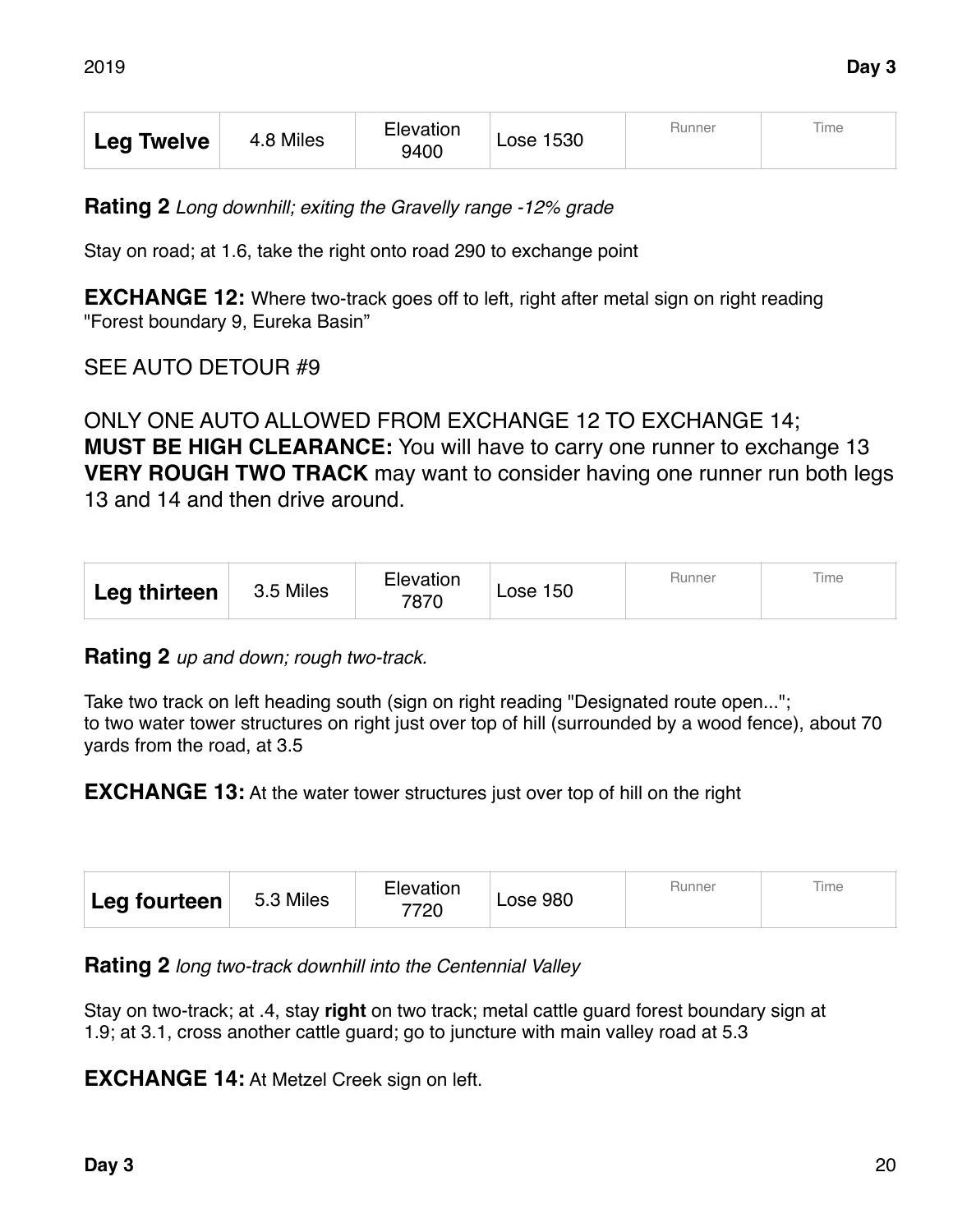| <b>Leg Fifteen</b> | 2.5 Miles | Elevation<br>6740 | Gain 10 | <b>Hunner</b> | Time |
|--------------------|-----------|-------------------|---------|---------------|------|
|--------------------|-----------|-------------------|---------|---------------|------|

**Rating 1** *Now on valley floor; Centennial mountains ahead; flat and fast* 

Continue on main road going east 2.5 miles to where two track heads off to the left.

**EXCHANGE 15:** Where two track goes off to left

| <b>Leg Sixteen</b> | 4.2 Miles | Elevation<br>6750 | Lose 40 | Hunner | Time |
|--------------------|-----------|-------------------|---------|--------|------|
|--------------------|-----------|-------------------|---------|--------|------|

**Rating 3** *IBig sand and sage; going a little tough.* 

Stay on same road for 4.2 miles

**EXCHANGE 16:** Cattle guard at 4.2 miles

| Leg seventeen 3.3 Miles |  | Elevation<br>6710 | Lose 20 | ∃unner | Time |
|-------------------------|--|-------------------|---------|--------|------|
|-------------------------|--|-------------------|---------|--------|------|

**Rating 3** *More big sand and sage -- serious sand dune training. Now in Red Rocks Lake Wildlife Refuge* 

**SPLIT LEG!** You can split this leg between two runners any way that you wish. Stay on same road, to big "Sand Dune History" sign on left

#### **EXCHANGE 17:** At "Sand Dune History" sign

| Leg eighteen | 4.1 Miles | Elevation<br>6690 | Gain 30 | Runner | Time |
|--------------|-----------|-------------------|---------|--------|------|
|--------------|-----------|-------------------|---------|--------|------|

## **Rating 1**

Continue on this road to T intersection (1.4 miles) turn right; go 4.1 to intersection with main valley road.

**EXCHANGE 18:** At intersection at main valley road near sign to West Yellowstone